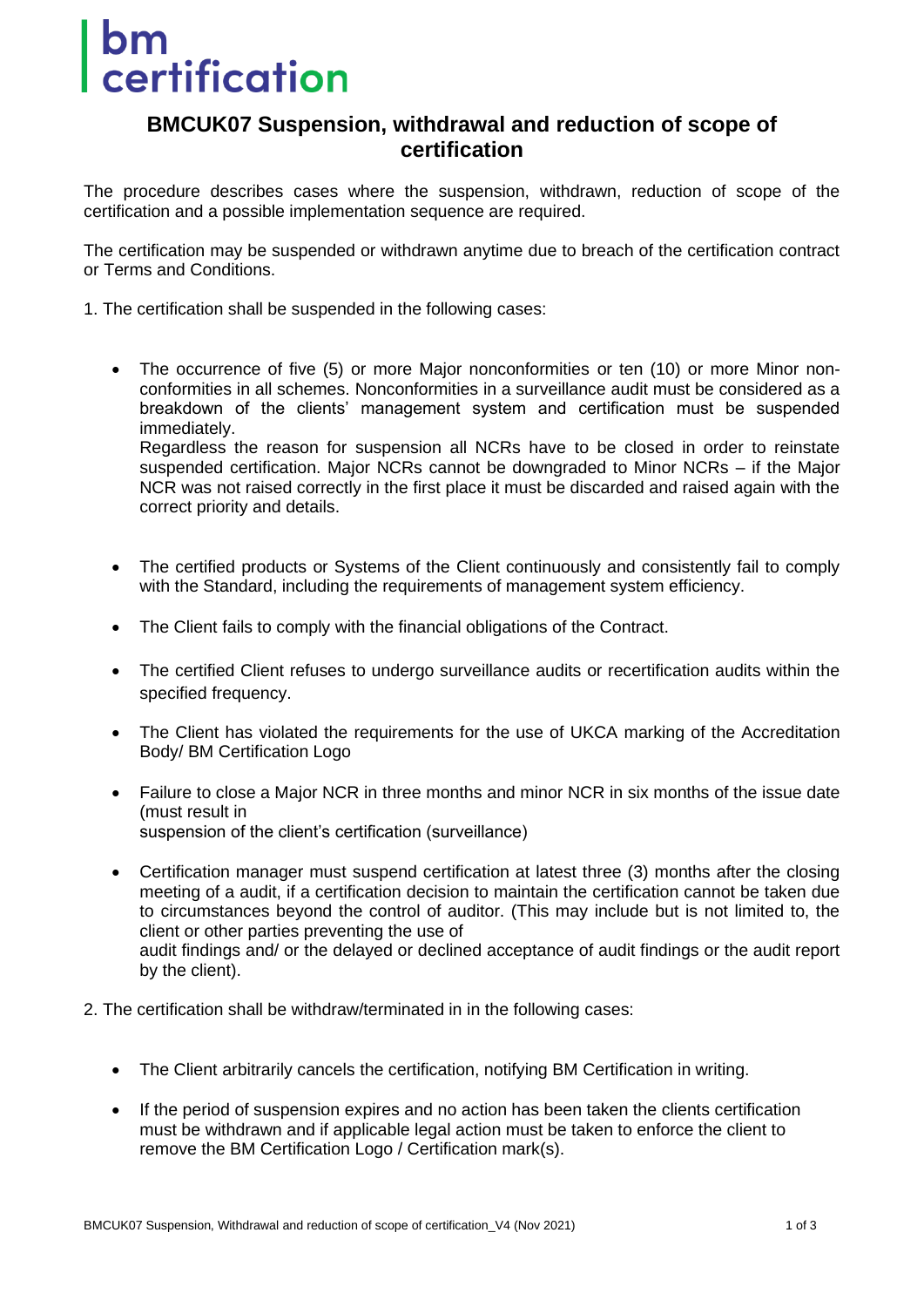# ----<br>certification

3. The scope of certification shall be reducted in the following cases:

- The Client arbitrarily asks for scope reduction, notifying BM Certification in writing
- According to type test results

4. Certification Manager shall make a decision on the suspension, withdrawal or reduction of scope of the certification on the basis of the above mentioned criteria.

5. Once a decision is made on the suspension or withdrawal of certification, the Client shall be informed to immediately stop using any certification marks on products or documentation and the Client is not entitled to make any announcements about their certifications.

6. If the Client is not able to solve the problems that led to the suspension of certification within the set time limit, suspension of the certifications turns into withdrawal or reduction of scope of the certification.

The maximum period that certification may remain suspended is 6(six) months. In special cases, this period may be extended.

When Client is withdrawn - applicable legal action must be taken to enforce the client to remove the BM Certification Logo / Certification mark(s).

The certification body shall incorporate enforceable actions relating to suspension in the Contract with the Client, ensuring that after receiving notification of certification suspension the Client immediately stops using all advertising materials that contain any reference to a certified status.